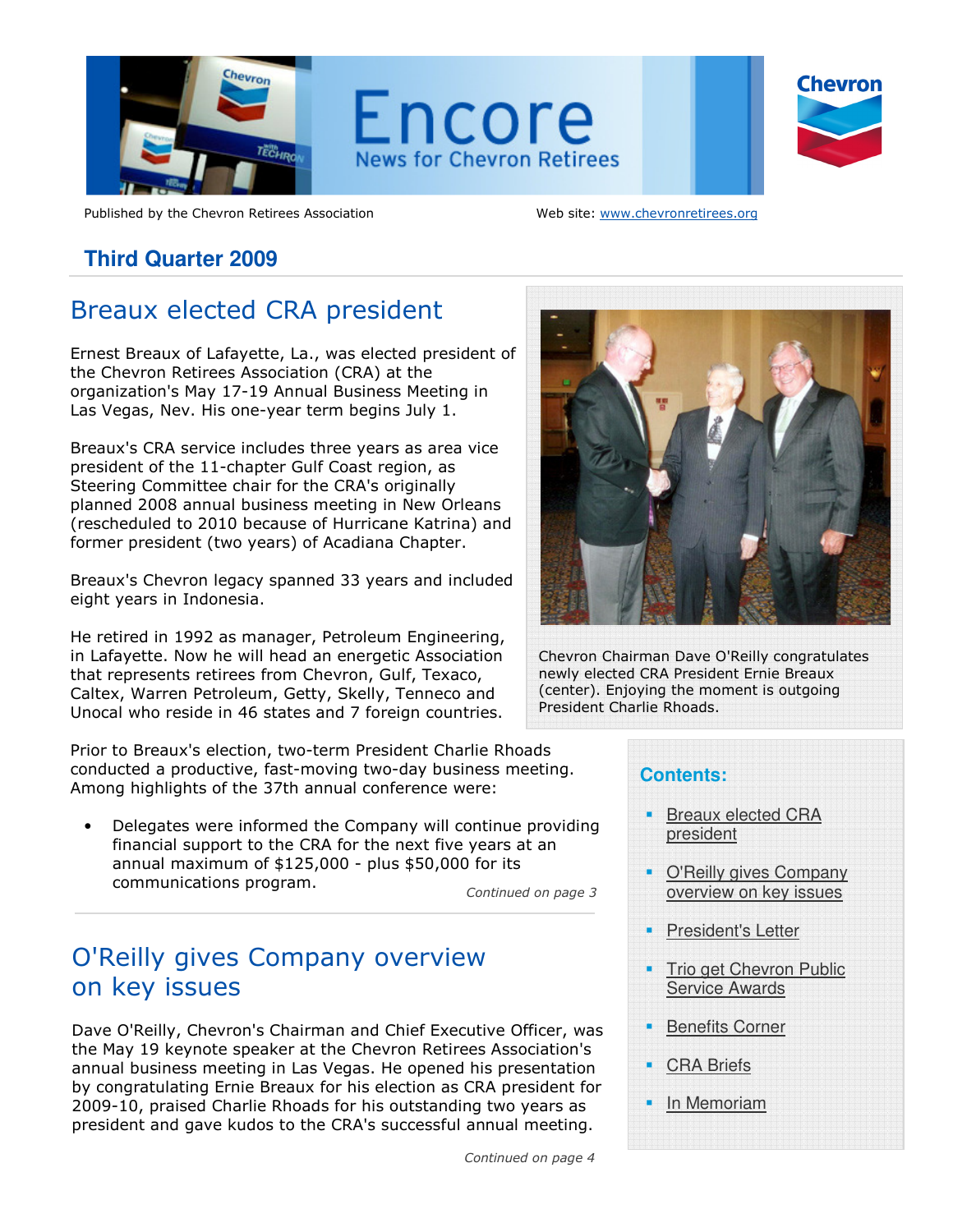# significant accomplishments President's Letter 'IT TAKES A VILLAGE.' My Association team has made many

This is my final Encore "President's Letter." It has been an honor and privilege to serve as the Association's President and to lead the team who represent all members of the Chevron Retirees Association.

We have enjoyed many significant accomplishments during the last two years. Our dues-paying membership has increased over 20 percent. We have our own Dental Plan. Countless numbers of retirees have been helped in resolving varied individual pension and health-care insurance problems. Communications to our retirees have improved dramatically. And Chevron has recognized the value of utilizing its loyal retirees as ambassadors in its Advocacy Programs.

A key achievement, driven by our membership increase, is that more retirees are enjoying continued fellowship with the people they spent so many years working with - due to making new friends at Chapter luncheons and social events.

Naturally, while I am pleased such accomplishments have occurred during my presidency, I did not do it alone. Although I must profess to being a Conservative Republican, I felt it appropriate to borrow the idea from Hillary Clinton that "It takes a village."

So I feel obliged to use the rest of this space to salute specific individuals for their hard work and incredible chunks of personal time in trying to improve the lives of fellow retirees. We didn't accomplish everything we set out to do but we set the bar high. A strong foundation has been laid to accomplish additional objectives, hopefully, in the near future.

First, I thank the unsung heroes of CRA leadership: our Secretary, Mary Lou Baugher, and Treasurer Merle Hufford. Their commitments and contributions have been invaluable to me personally and to the entire Association.

Al Horan, the Benefits Committee Chair, led the charge to design and implement the Dental Plan. His contributions to that effort were extraordinary.

Maree "MJ" Stone, the Communications Committee Chair, continued her service with a long list of accomplishments, a result of her tireless efforts and a commitment to excellence. This was done while serving as her local Chapter President and the Registrar for our recent Annual Business Meeting.

Then there are Budget and Finance Committee Chair Tom Boaz and Demographics Committee Chair Glenn Dutton, both of whom did outstanding jobs in providing us with the necessary tools to run CRA operations.

Ken Smith, the Planning & Research Committee Chair, together with committee members Dorothy Black and Clyde Crittenden, deserve special mention for recommending solutions and programs to resolve new problems facing our CRA.

Skip Rhodes, who did a terrific job as Public Affairs Committee Chair, has been the catalyst in organizing our membership as advocates to support Chevron in the community - both state and nationally.

Nominating Chair and Immediate Past President Bill Leney has excelled in developing candidates for the Association's many appointed committees and officer jobs as well as candidates for CRA President. I thank him, too, for his general counsel and support during the transition from his presidency to mine.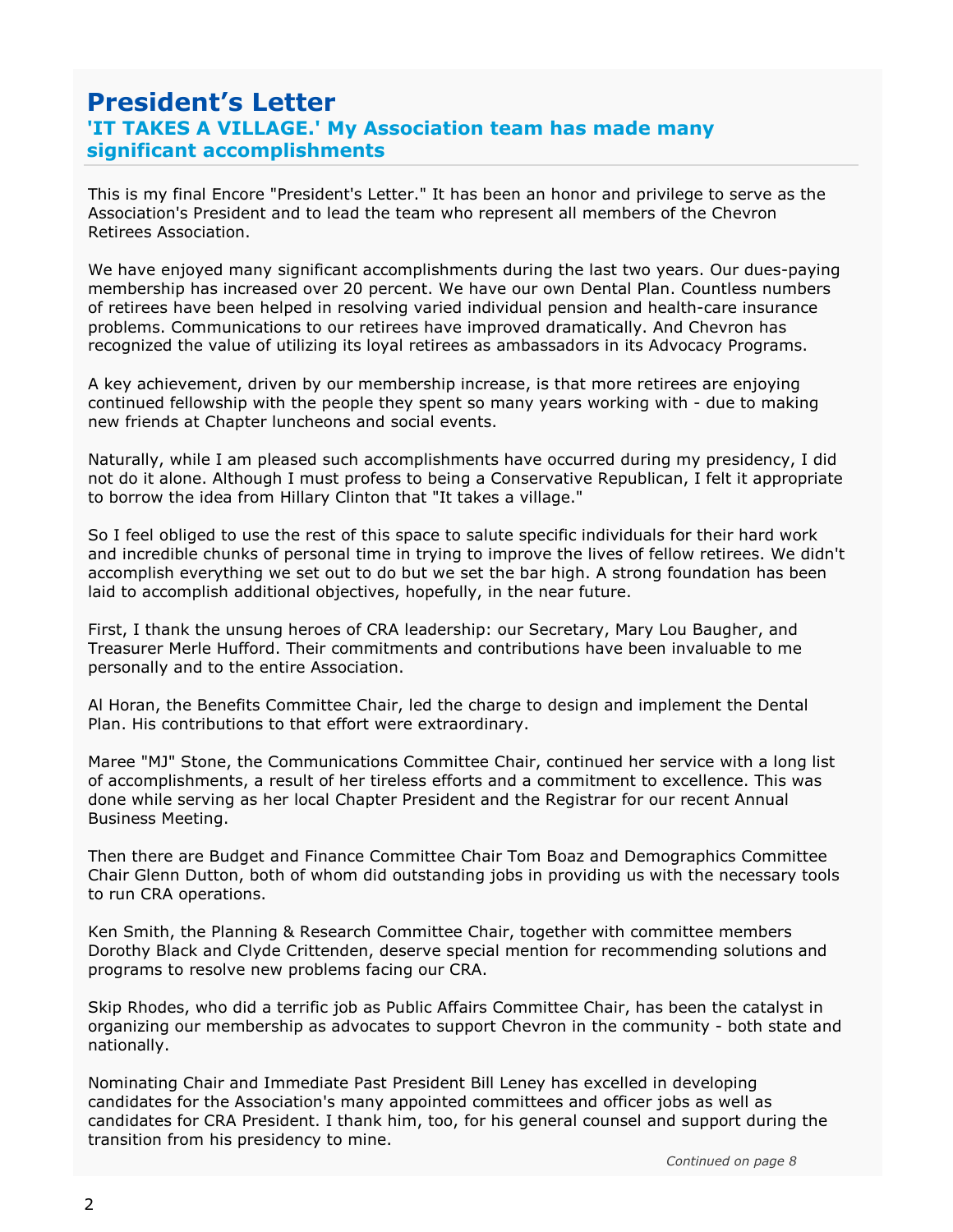#### **Breaux elected CRA president** Continued from page 1



Taking a well deserved Annual Meeting break is the Colorado duo of Robin Backstrom and Jeannette NewVille. He was the meeting's Chairman while she was Host Committee Chair. Both did an excellent job.

- Members voted to continue rotating annual meeting sites with San Francisco always serving at the fifth locale. Future consideration will be given to adding Las Vegas to the rotation.
- Members approved a proposal to retain existing boundaries for the CRA's 11 different "geographical areas" plus Unaffiliated.
- A new edict requires individual chapters to submit their CRA dues to the Association treasurer by March 16. If an Area Vice President determines that a chapter has not made substantial dues payment by that date, the expenditures for that chapter president to attend both the area and annual meetings won't be reimbursed.
- Delegates voted to continue holding how-to workshops at annual meetings. At Las Vegas, former CRA President Bob Olmstead and a panel of Daryl Brennick, Gary Branson and Bill Mather conducted a two-hour Chapter Membership Workshop. Attendees discussed the many ways that chapters can increase their existing membership.

It was reported at the workshop that Chevron has 24,000 U.S. employees. However, only 4,158 are age 55 and over and just 2,259 have accrued 25 years or more service. Translation: the CRA cannot rely solely on new Chevron retirees to increase its membership. Also, 2,000 or so Association members pass away each year. Such attrition could result in a membership decline unless chapters can increase their percentage of dues-paying retirees.

• The Association is continuing to discuss the need for a pension supplementation with the Company.

Rhoads introduced the new 2009-10 area vice presidents: Maree "MJ" Stone, Intermountain; Rudy Treml, South Atlantic Seaboard; Alan Young, Canadian. Returning area vps: Gary Branson, The Plains; John Bulla, Midwest; Frank Coe, South Texas; Dennis Dauphin, Gulf Coast; Peter Gates, Northern California/ Hawaii; Daryl Brennick, Northwest U.S./Alaska; Herb Farrington, Southern California; E. Kevin Ryan, North Atlantic Seaboard and Bill Mather, Unaffiliated.

Dauphin gave an oversight of the 2010 Annual Business Meeting to be held May 15-17 at the 315 room, six-story Hilton New Orleans Airport Hotel. The Hilton is 14 miles from the city's French Quarter, a \$28 taxi ride. Coe reported the May 14-16, 2011 conference is set for the Sheraton North Houston Hotel in the vicinity of Bush Intercontinental Airport.

Among distinguished invited guests making presentations on Monday were Claudia Polidori, Chevron manager, US Benefits; Dr. David Weichers, national accounts medical director, United Healthcare (UHC); and Brynn Valinoti, UHC account executive for Chevron. Polidori told attendees that Open Enrollment is October 19-30 and "changes in Medical Plans are not available yet." She also said the Open Enrollment newsletter will be mailed in early October, those under age 65 will receive a communication in September explaining some changes in plans and Medical Plan summaries will be sent for those over 65.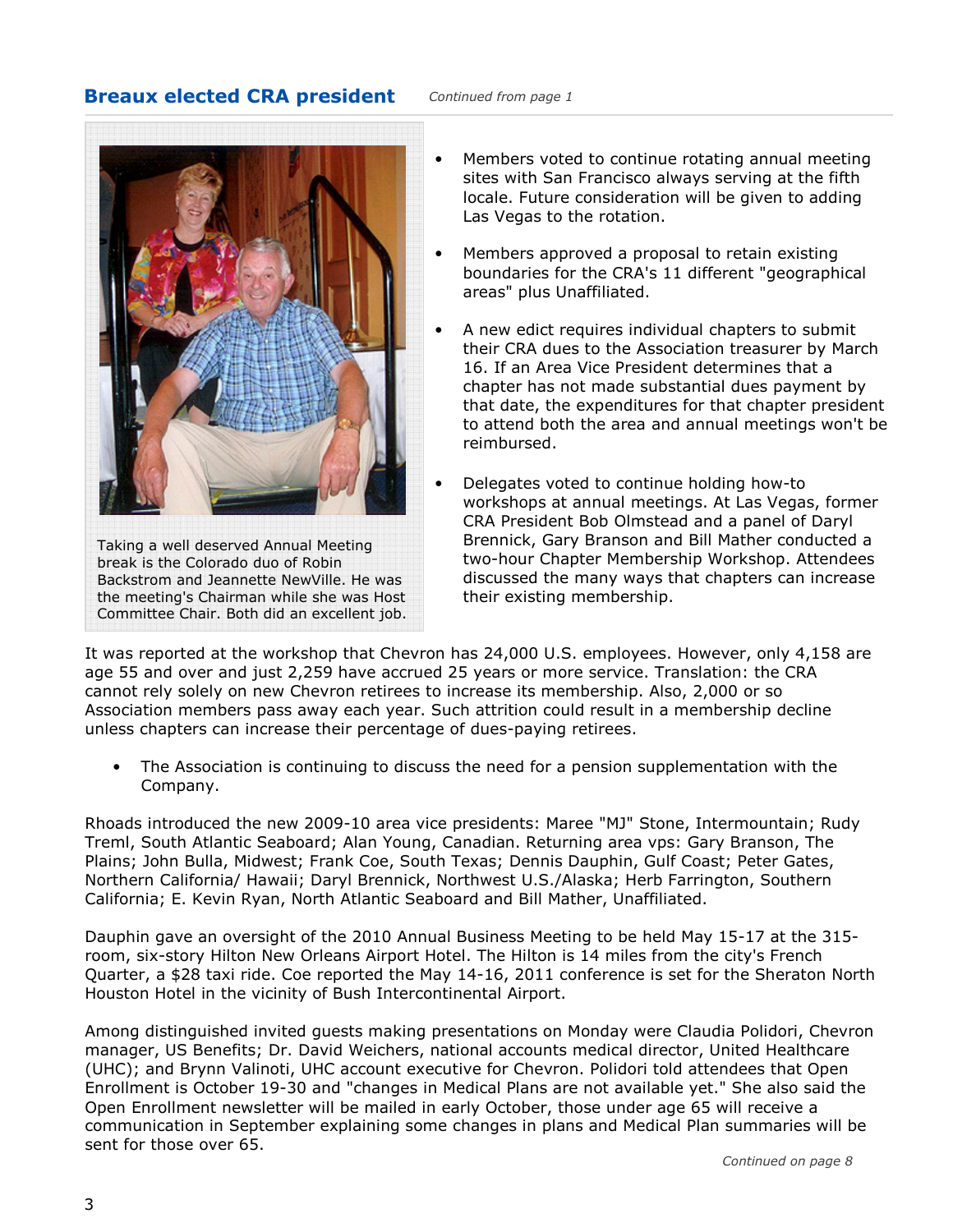Before reviewing the Company's performance over the last year, its future outlook, the economic business downturn and how retirees can "speak out" on behalf of Chevron issues of concern, O'Reilly showed the audience a short movie. The color film gave a dynamic view of the Company's 2008 global accomplishments.

Resuming his talk, O'Reilly said, "As you saw in the movie, we had many successes in 2008. The one I'm most proud of is that 2008 was our safest year ever. We are now nine times safer than nine years ago and four times safer than four years ago. We are tied for best in the industry. And we work hard at it every day."

Focusing on specific projects, he said, "For those of you who remember our 1993 move into Kazakhstan, we have expanded the Tengiz Field again. The production capacity is now 540,000 barrels per day. That came on-stream in two different phases over the last 18 months.

"In the movie you also saw Agbami, the new floating production storage operation in deepwater Nigeria. That thing is bigger than the Ronald Reagan aircraft carrier. Built in South Korea and shipped to Nigeria, it is producing 200,000 barrels a day."

#### Deepwater successes in U.S., elsewhere

In deepwater Gulf of Mexico, he mentioned Blind Faith and Tahiti, which began production in November and April, respectively. He added, "We've made another big discovery called Buckskin that's yet to be fully appraised in the deepwater Gulf and we're in the process of developing a discovery we found in the same trend. Then there are deepwater projects in Brazil and Angola that should start-up in the second half of the year."

O'Reilly was upbeat, too, because the Company had just received approval from the Western Australia EPA to move ahead on the Gorgon Project. That's a three-train LNG complex in northwestern Australia.

Regarding future exploration/production, he said, "We have a promising queue of many other \$1 billion potential projects lined up in the Gulf of Mexico, Thailand, Indonesia, Australia, Central Asia, Western Africa and Latin America. It's just a matter of selecting those that are best for the future and executing them well. So we are in a very strong position given our balance sheet.

"A survey has shown that Chevron's ongoing exploration success has been superior to all our major oil company competitors - by a large margin. Looking back, I think of the great move of bringing Chevron and Texaco together. Both companies were dissatisfied with their exploration performance in the 90s. So during the time of the merger, we got our best people in a room and asked, 'What do we have to do, and do it sustainably, to get our exploration to world-class?' They did it and we have been doing it for eight years in a row with great success."

He also pointed out the Company had its best refinery utilization last year and it increased the dividend substantially.

#### Focusing on the economic outlook

Zeroing on the economy, he emphasized, "There is a deep recession going on and it is affecting everything. For the first time in about 30 years we are having two years of successive major declines in oil consumption and other kinds of energy. The price of oil is in the \$50s and natural gas in the United States has been in the \$3-\$4 range for a number of months and is likely to stay relatively low because the production demand isn't there.

"The key question we all face, in our individual lives and as a Company, is how do we plan for the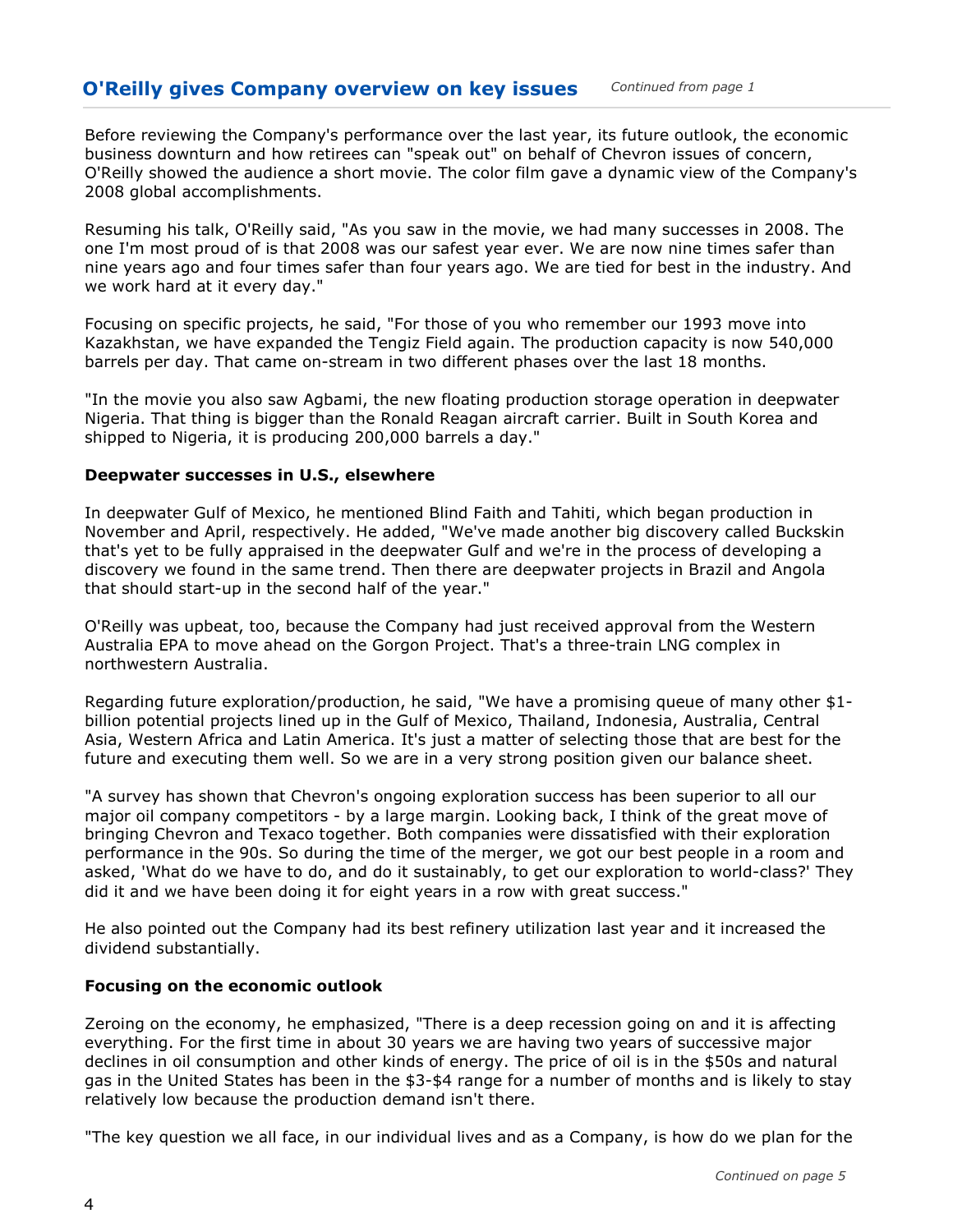future? It's inevitable recovery will come. But at what rate of growth? And how widespread will it be across the globe? These big questions are ones we ask ourselves every day as we try to make decisions about our future."

The chairman said the Company generally believes, based on balance, that there will be an economic recovery probably beginning in 2010, with that recovery driven by the United States and China. Whenever that recovery begins, he expects the growth rate will be slower than we've experienced in the last couple of decades.

He shifted gears to Washington, D.C., where he considers "this to be a time of massive government intervention in our economy. Washington is now the banking center of the United States, no longer New York, and it's clearly becoming the automobile center. The one thing I am bound and determined to NOT let happen is for it to become the energy center of the United States."

#### A threat to the U.S. energy system

Expanding his energy views, O'Reilly said, "I heard a lot of people say at the beginning of this new Administration that it was going to be more moderate. That is not the case. Yes, some challenges they face were inherited. But in my view, there will be a fairly significant intervention into the energy system."

Concerning that threat, he said, "There is no way you can displace 85 percent of the energy system in this country in a matter of 20 years. It can't be done. So my great fear is during the next few years they will create a situation, if we aren't careful, that will competitively disadvantage our economy - not for us but for our children and grandchildren - by missing the opportunity to sensibly invest in ALL aspects of energy.

He urged, "You've got to develop all sources of energy. By all means, try to focus on wind, solar and biofuels. But don't forget that 85 percent of our economy is still dependent on natural gas, coal, nuclear and oil. If we don't pay attention to all those we will lose our competitiveness and be more dependent on imports."

#### Retirees praised for their support

The chairman told his CRA audience, "I know that Betsy (Ricketts, Chevron political programs coordinator) already covered some of the Chevron Outreach Program during your business meeting. But I also take this opportunity to thank those of you who already have taken up the cause by responding to the request we made for (1) understanding what the energy issues are and then (2) communicating with Congress and other appropriate target audiences on those issues.

"The numbers are very impressive. We have almost 1,200 retirees who have signed up and many, many letters have been sent on the first round - particularly from Texas, Louisiana, California and Mississippi. We are planning to continue communicating with you on these issues and encouraging you to use your contacts to spread the message on other key issues as they come along."

Citing such issues as energy, tax policy, access to oil and gas exploration, and climate change, he explained, "All these can be managed effectively if done in a sensible manner. But if done in an inappropriate manner they could lead to big problems down the road. We can be less energy dependent and more energy independent in the future if we take the right steps."

Thanking everyone again for their willingness to participate in the Outreach Program, he concluded, "I hope we will be successful by educating our friends and family members in bringing some moderation to what I think are some very extreme views by our Government today."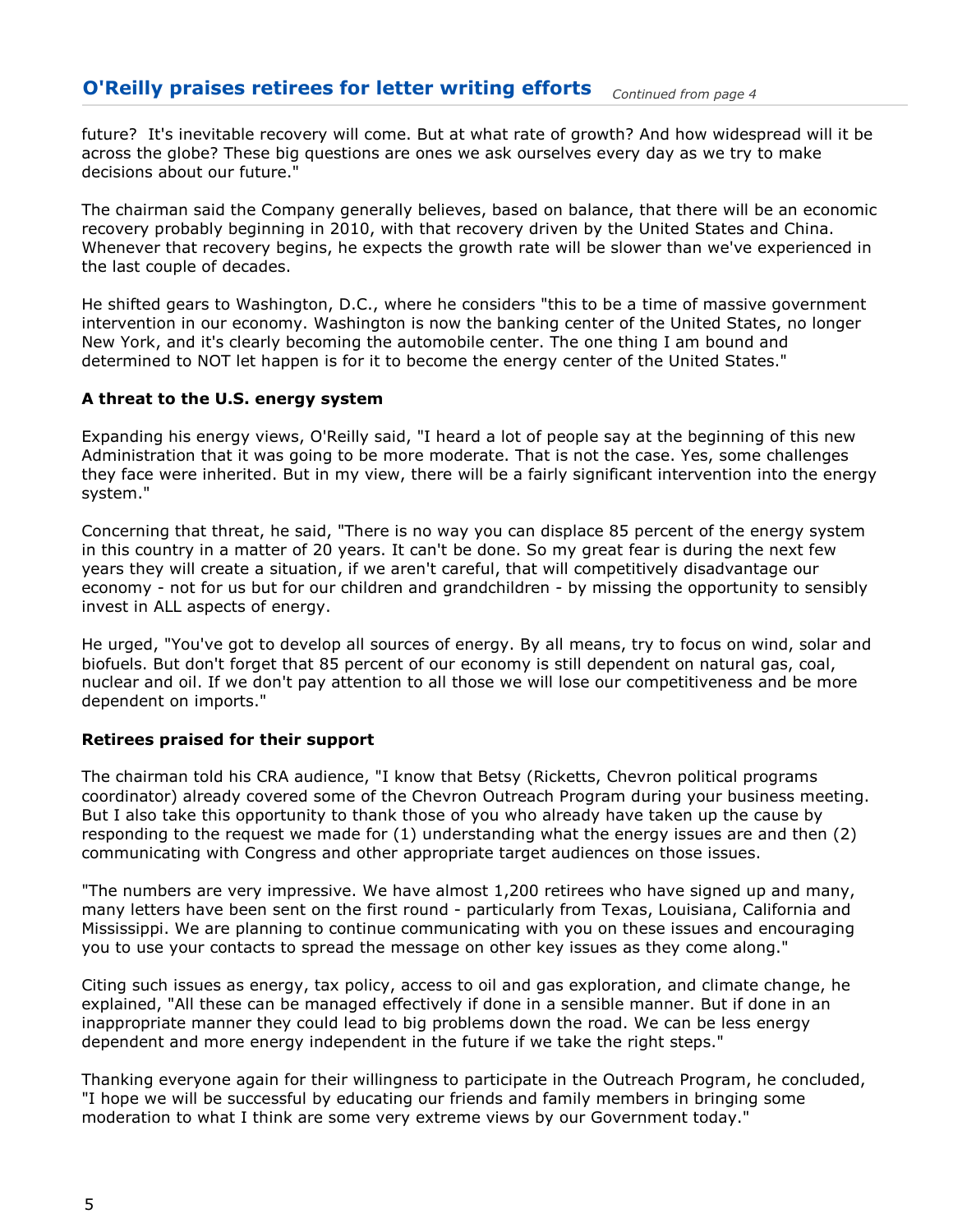## Trio get Chevron Public Service Awards



Receiving individual Chevron Public Service Awards were Bill Bouldin, Metairie, La., left, and Glenn Dutton, Orange, Texas, far right. Accepting the award for West Texas/New Mexico Chapter was President Frank Gray, Midland, Texas, second from left. Second from right is Skip Rhodes, who coordinates the program as the CRA's Public Affairs Committee chair.

Two CRA members and one chapter are recipients of the 2009 Chevron Public Service Awards. Glenn Dutton, Orange, Texas, and Bill Bouldin, Metairie, La., received individual honors while Frank Gray, Midland, Texas, accepted the award as president of the West Texas/New Mexico Chapter. Chevron Chairman Dave O'Reilly presented the awards at the CRA's Annual Business Meeting in Las Vegas.

Now in its 12th year, the Company-sponsored program was established to recognize significant work performed in local communities by individual CRA retirees, surviving spouses and chapters. Awardees receive certificates, public awareness for their efforts and a \$1,000 Chevron contribution to be given to a non-profit organization of each recipient's choice. Program coordinator for the CRA is Skip Rhodes, its Public Affairs Committee chair.

Dutton, well known among retirees, just concluded seven exemplary terms as CRA Demographics Committee chair. His volunteerism in Orange is equally exceptional. A retired Air Force Lt. Col., he has served as commander of the Nederland branch of the Texas National Guard; worked four years with

the American Legion; and is active with the Southeast Texas Veterans' Service Group that provides military funeral honors. In 2006-07, Dutton received a certificate from President George W. Bush's Council on Volunteerism for "Outstanding Volunteer Military-Related Service."

He's donated 98 pints at the local Blood Bank; holds seven positions in Faith United Methodist Church; serves on the Community Emergency Response Team; and belongs to The Golden Triangle's R.S.V.P. (Retired and Senior Volunteer Program). Dutton joined Gulf Oil in 1967, retiring from Chevron Chemical 31 years later as a maintenance engineer at the Orange plant. Shortly thereafter, he was elected president of CRA's Orange Chapter, an office he has held nine years.

In 1991 Bouldin and wife, Winkie, volunteered their time and talent to organize and run the New Orleans Chapter of the Ulster Project, whose aim has been to "break down the walls of intolerance and mistrust that exist in Northern Ireland."

For 17 years they arranged for Catholic and Protestant teenagers from Northern Ireland's town of Castlederg to spend July with American teens and their families in Metro New Orleans. During their visit, the two groups from Northern Ireland were engaged in service projects, recreational activities, sleepovers and worship service, thereby getting acquainted in a stress-free environment.

The Bouldins received support for the Ulster Project from members of some 100 New Orleans Area churches of various denominations. Culminating a 40-year career, he retired in 1989 in New Orleans as planning manager, Texaco USA Exploration/Production East. He belongs to the Texaco Retirees of New Orleans and Greater New Orleans chapters.

Founded in 1990 in Midland, the West Texas/NM Chapter was a social club called Texaco Retiree Club of the Permian Basin. Since 2002, when folded into the CRA, membership has enjoyed steady growth. It reached a peak of 114 Texaco, Chevron, Unocal and Texas-New Mexico pipeline retirees in 2008.

Membership is active in community programs. Among member hours volunteered in 2008: Midland Memorial Hospital Pink Ladies (600), Permian Basin Petroleum Museum (500), Hospice of Midland (400), Community/Senior Services (260). Canned goods collected at each chapter meeting are donated to West Texas Food Bank. Gray, serving his seventh term as chapter president, concluded a 33-year Texaco career upon retirement in 2002. He was manager, Regulatory Compliance.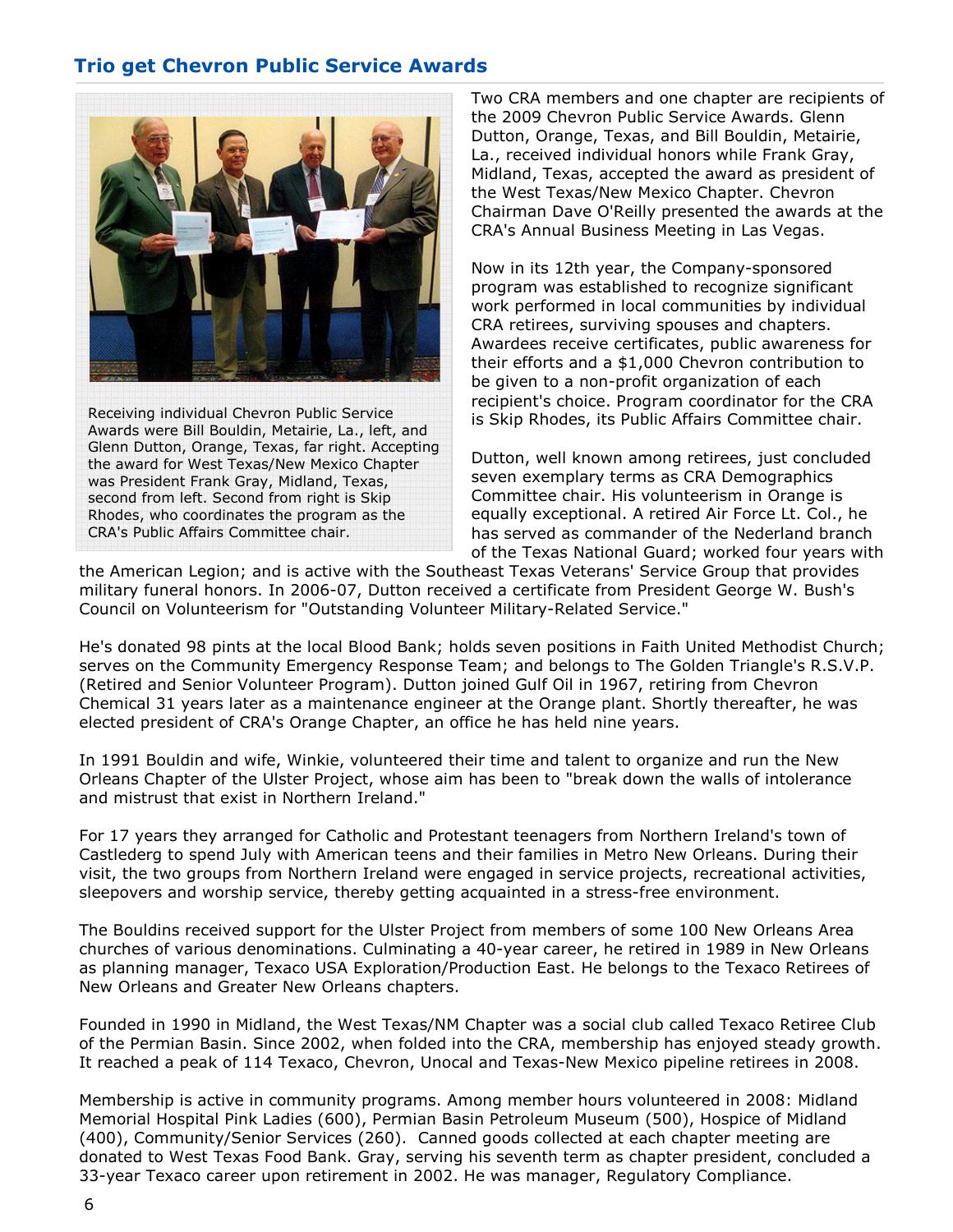## Benefits Corner by Al Horan, CRA Benefits Committee Chair

During the course of the CRA's May 17-19 Annual Meeting in Las Vegas, Benefits presentations were made by Chevron, United Healthcare and me. Topics covered by the speakers were Benefits Administration, Wellness and other CRA Benefits issues.

Chevron reported that the administrative services performed by their Outsource Provider Organizations for the Company's Benefits Plans have been good. Chevron is pleased with their performance and, from my perspective, I agree. They also reported that the Dependent Eligibility Verification is going extremely well. So far they have a 70 percent reply rate and the error percentage is about one percent. The response by you has been exceptional and the error percentage is quite low. Typically, the error rate is 3-7 percent. Just a reminder: ineligible dependents will be dropped by July 31.

Dr. David Weichers from United Healthcare talked about how wellness and longevity are linked. He said that while genetics is important, it only accounts for 20-30 percent of an individual's life expectancy. We physically peak between ages 20- 30 and then steadily decline until age 70 when we plateau. Dr. Dave's five steps to a longer life are:

- 1. Eat Less. Try to eliminate 100 calories per day and eat more fruits, vegetables and whole grains.
- 2. Exercise. Do aerobics 3-5 times per week (burns fat); lift weights/do push-ups (builds muscle mass); do stretching (to maintain range of motion); and exercise your mind.
- 3. Sleep. Recharges and repairs our bodies.
- 4. Optimistic Attitude. Keep busy, seek out new goals and look for life's bright side. Try to reduce stress (consider exercise, meditation, etc.).
- 5. Socialize. Don't become a hermit. Call or visit other people regularly.



Making key annual meeting presentations were, from left, Dr. David Weichers, national accounts medical director, United Healthcare (UHC); Claudia Polidori, Chevron manager, US Benefits; and Brynn Valinoti, UHC account executive for Chevron.

Those five steps also can be beneficial in reducing Cardiac Disease and the risk of Cancer. The American Cancer Society advises that lifestyle changes can reduce cancer deaths by 50 percent. And a study of centenarians in Okinawa and Sardinia confirmed a healthy lifestyle is important to longevity.

For more information about the study, read "The Blue Zones" by Dan Buettner. Lastly, see your doctor at least annually and follow their advice. (While not covered by Dr. Dave, also important is accident prevention. For tips on accident prevention in the home, contact Centers for Disease Control and Prevention at 770-488-1506.)

My presentation provided an update on CRA's Dental Program, the status of our request for a Pension Supplementation increase and the quality of service provided by Chevron's outsource representatives. The Dental Program is in full effect and we continue to offer it to new dues-paying CRA members. (Note: we are discussing with Met-Life the possibility of reoffering it to new duespaying CRA members.) The Association is continuing to discuss the need for a Pension Supplementation with the Company.

If you would like a copy of any the presentations mentioned in this article, please contact me via Email at awhoran@verizon.net or phone 972-964-1787.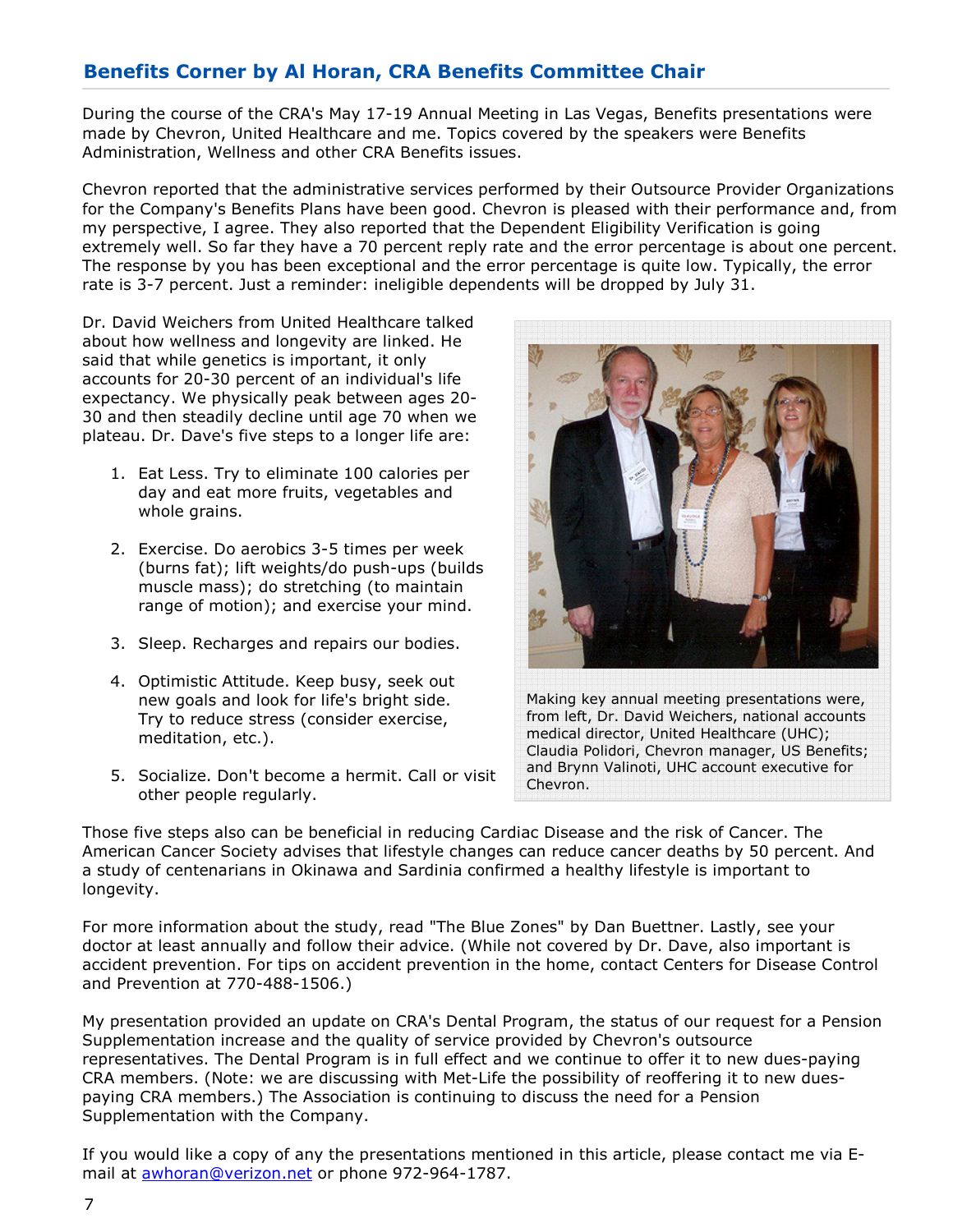## CRA Briefs

- If you worked for Caltex Pacific Indonesia, you might want to sign up for the Oct. 23- 25 Caltex reunion to be held at Houston's Woodlands Resort and Conference Center. Details at www.cpireunion.com; 800-431- 2624 or 281-367-1100.
- Ruby Roberts, ChevronTexaco Puget Sound Chapter, won Blue Ribbons galore for her cooking entries at the most recent Evergreen State Fair in Monroe, Wash. Blue Ribbons were for her Green Tomato Cake, Chocolate Rasberry Cookies, Zucchini Bread and Honey Bee Cake. Utilizing Paula Deen recipes, Ruby cooks in her small condo kitchen in Lynnwood, Wash. She also garnered Blue Ribbons for her afghan and Christmas & Halloween Doilies. Ruby retired as a Financial Analyst, Aviation, in Concord, Calif., in 1997 to conclude a 21-year Company career.
- It will be partytime in August for South Bay Chapter members. On the calendar is their Aug. 14 Retiree's Luncheon at Chevron Park, adjacent to El Segundo Refinery, and the Aug. 21 Company Picnic.
- In its June/July newsletter, the Louisville Chapter published a list of members' ages. Nine are ages 90-99; 45 are 80-89; 74 are 70-79; 54 are 60-69; 4 are 50-59; and the ages of 26 are unknown. How does your chapter compare?
- The City of Midland (Texas) Aquatics Center was the unusual summertime luncheon site of Permian Basin Chapter. The "appropriate" caterer was Big Daddy's Catfish Restaurant in Odessa, with catfish one of the entrees.

#### **President's Letter** Continued from page 2

Thanks also go to Past Presidents, Area Vice Presidents and Bill Mather, Area Vice President of the Unaffiliated Area (those retirees not living close to an existing Chapter) for helping me in every facet of leading the Association. Finally, I am indebted to every Chapter President for their hard work. Our chapters is what the CRA is all about.

I have invested countless hours for two years addressing the multiple challenges of leading the CRA and have had an incredible return on my investment. I have made many dear friends and believe we have helped many, many retirees. But we will continue to face ongoing demands in the areas of health care and their personal finances. Although the CRA won't be able to solve everyone's needs we sure are going to make a major dent in them.

Now I look forward to supporting our new Association President, Ernie Breaux, and his team. I have great confidence in their ability and dedication in continuing to move the CRA forward to meet the common goals of our Chapters and retirees.

Warmest regards, as always. -- Charlie Rhoads 2113 Briarglen Drive, Houston, TX 77027; 713-871-0224; crhoads@therhoadsgroup.net

#### **Breaux elected CRA president** Continued from page 3

Tuesday's presenters from Chevron's Policy Government & Public Affairs (PGPA) were Deb McNaughton, manager, Internal Communications, and Betsy Ricketts, political programs coordinator. The PGPA talk included information about the Chevron Advocacy Network, the Chevron HumanKind giving program, the "I Will" advertising campaign and an update on a lawsuit in Ecuador that recently was reported on the CBS program "60 Minutes."

Keynote speaker Tuesday night was Dave O'Reilly, Chevron's chief executive officer and chairman of the corporation's board of directors.

Overall attendance at the 2009 Las Vegas annual business meeting in the Gold Coast Hotel and Casino - including directors, alternates, members-at-large, spouses and guests -- was 211. All but seven of the organization's 97 U.S. and two Canadian chapters had representation.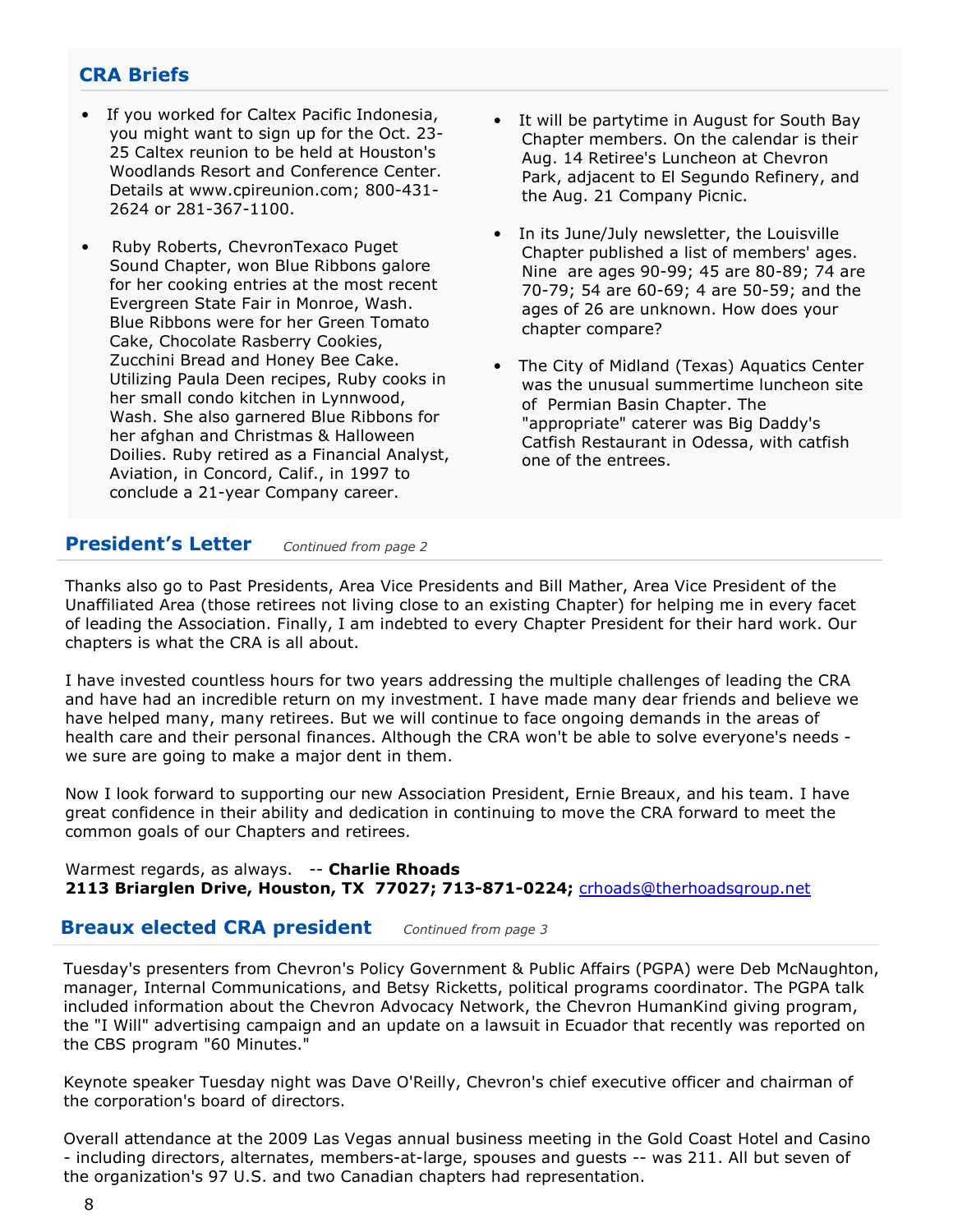## Encore In Memoriam: January 2009 – March 2009

As reported by Chevron during this period

Brooks, John E., Caltex, Ret. 1978 Dashiell, J. N., Caltex, Ret. 1985 Kranick, George Richard, Caltex, Ret. 1982

Mckenzie, Albert Ellis, Caltex, Ret. 1988 Miller, Seymour S., Caltex, Ret. 1990 Aluag, Ronald, Chevron, Ret. 2008 Anderson, Paul A., Chevron, Ret. 1986 Angelo, M. S., Chevron, Ret. 1984 Ard, Reuben L., Chevron, Ret. 1983 Arden Jr, Charles J., Chevron, Ret. 1985 Barham, R. T., Chevron, Ret. 1985 Barkley Jr., James M., Chevron, Ret. 1976 Bauerly, Arnold H., Chevron, Ret. 1979 Bell, J. J., Chevron, Ret. 1984 Benbow, Alan C., Chevron, Ret. 1977 Boardman, H. L., Chevron, Ret. 1986 Bookout, Elvis R., Chevron, Ret. 1981 Booth, Raymond A., Chevron, Ret. 1984 Bowman, Eva M., Chevron, Ret. 1974 Boykin, Robert A., Chevron, Ret. 1985 Brace, Robert D., Chevron, Ret. 1981 Brosch, Alice C., Chevron, Ret. 1984 Brown, Dale W., Chevron, Ret. 1995 Bruckart III, J. R., Chevron, Ret. 1992 Butkiewicz, Raymond N., Chevron, Ret. 1987

Calles, Richard, Chevron, Ret. 2008 Campbell, Albert E., Chevron, Ret. 1970 Carney, Gene E., Chevron, Ret. 1977 Caudel, David A., Chevron, Ret. 1998 Chalmers, Walter J., Chevron, Ret. 1990 Chanturai, Vladimir, Chevron, Ret. 1973 Childress, Jerry, Chevron, Ret. 1982 Cochran, D. S., Chevron, Ret. 1986 Cook, C. C., Chevron, Ret. 1984 Cummings, R. B., Chevron, Ret. 1992 Danhakl, Thomas C., Chevron, Ret. 1989 Davis, George W., Chevron, Ret. 1980 Derry, Lloyd W., Chevron, Ret. 1985 Dudash, William, Chevron, Ret. 1989 Duffy, Gerard O., Chevron, Ret. 1985 Eason, Jean M., Chevron, Ret. 1985 Estes, Leland R., Chevron, Ret. 1972 Farmer, Marcellus H., Chevron, Ret. 1985 Farmer, Albert A., Chevron, Ret. 1979 Faulk, Woodruff W., Chevron, Ret. 1977 Fernandez, J. R., Chevron, Ret. 1981 Flinzner, Johan G., Chevron, Ret. 1984 Frehner, Gordon, Chevron, Ret. 1979 Fuller, Gerald W., Chevron, Ret. 1990 Galusha, George W., Chevron, Ret. 1977 Georges, Robert F., Chevron, Ret. 1998 Geraths, Gilbert P., Chevron, Ret. 1986 Green, J. R., Chevron, Ret. 1984 Guenther, Lloyd M., Chevron, Ret. 1984 Hassen, Galen M., Chevron, Ret. 1990 Hendrickson, Iva, Chevron, Ret. 1981 Hickey, Joseph A., Chevron, Ret. 1983 Higbee, Ruby M., Chevron, Ret. 1982 Hill, E. J., Chevron, Ret. 1986 Hitchcock, J. F., Chevron, Ret. 1982 Holder, Edward C., Chevron, Ret. 1989 Humphrey, A. L., Chevron, Ret. 1987 Hyatt, Gary D., Chevron, Ret. 2002

Ianno, J. C., Chevron, Ret. 1984 Ikeda, Teruyuki, Chevron, Ret. 1966 Ingram, B. G., Chevron, Ret. 1990 Jenkins, Elliott, Chevron, Ret. 1998 Johnston, Alice W., Chevron, Ret. 1966 Juwels, Charlotte E., Chevron, Ret. 2000 Kaer, D. R., Chevron, Ret. 1985 Kirtz Sr., Wallace S., Chevron, Ret. 1992 Koeser, D. E., Chevron, Ret. 1985 Koons Jr., Earl V., Chevron, Ret. 1986 Kozo, E. C., Chevron, Ret. 1983 Lambert, Harry F., Chevron, Ret. 1984 Law, John C., Chevron, Ret. 1986 Lazenby, Phillip, Chevron, Ret. 1984 Leahy, Stephen S., Chevron, Ret. 1988 Lee, Ronald D., Chevron, Ret. 2008 Levis, William H., Chevron, Ret. 1984 Lightsey, J. R., Chevron, Ret. 2005 Look, Roger L., Chevron, Ret. 1995 Lynn, J. L., Chevron, Ret. 1986 Mahoney, F. W., Chevron, Ret. 1986 Mccord, Ruby V., Chevron, Ret. 1969 Mccormick, William C., Chevron, Ret. 1986

Mckinney, D. D., Chevron, Ret. 1982 Medlin, Cecil J., Chevron, Ret. 1982 Metz, Clyde T., Chevron, Ret. 1978 Mewbourne, Roy L., Chevron, Ret. 1984 Miller, C. E., Chevron, Ret. 1984 Mooney, Charles E., Chevron, Ret. 1985 Mull, Richard E., Chevron, Ret. 1997 Munkacsy, A. F., Chevron, Ret. 1981 Musilek, Joe C., Chevron, Ret. 1971 Nail, Charles C., Chevron, Ret. 1984 Nelson, Norman A., Chevron, Ret. 1992 Oatley, Gary N., Chevron, Ret. 1986 Oda, Toyo, Chevron, Ret. 1985 Perry, R. A., Chevron, Ret. 1986 Peugh, Orren D., Chevron, Ret. 1982 Pickett, John H., Chevron, Ret. 1985 Pitts, James H., Chevron, Ret. 1983 Porter, William S., Chevron, Ret. 1991 Potter Sr., J. H., Chevron, Ret. 1984 Pozzetti, William P., Chevron, Ret. 1986 Pridmore, Frederick B., Chevron, Ret. 1991

Quadland, R. G., Chevron, Ret. 1989 Quinn, Michael, Chevron, Ret. 2008 Raulerson, B., Chevron, Ret. 1982 Read, Harold J., Chevron, Ret. 1990 Reinecker, Laurence E., Chevron, Ret. 1981

Rhodes, David R., Chevron, Ret. 1994 Rizzuto, Fred J., Chevron, Ret. 1983 Robinson, Alfred, Chevron, Ret. 1985 Rogers, Donald K., Chevron, Ret. 1982 Roldan, Querobin A., Chevron, Ret. 1974 Roth, Elizabeth B., Chevron, Ret. 1978 Rowell, George C., Chevron, Ret. 1977 Rusich, F., Chevron, Ret. 2003 Sanburn, Robert W., Chevron, Ret. 1974 Schermerhorn, William A., Chevron, Ret. 1981 Scott, Walter G., Chevron, Ret. 1995

Scouler, Allen B., Chevron, Ret. 1977

Silva, Albert R., Chevron, Ret. 1985 Smith, H. A., Chevron, Ret. 1983 Smith, Johnny M., Chevron, Ret. 1991 Smith, Rodney E., Chevron, Ret. 1971 Spitler, Everett E., Chevron, Ret. 1991 Stacy, Edward C., Chevron, Ret. 1998 Stevenson, N. B., Chevron, Ret. 1982 Stewart, Joseph J., Chevron, Ret. 1999 Stinson, John L., Chevron, Ret. 1977 Tanner, C. R., Chevron, Ret. 1985 Teixeira, Eugene B., Chevron, Ret. 1983 Turner, Douglas W., Chevron, Ret. 1991 Twigg, Mary H., Chevron, Ret. 1982 Ullyot, Herbert H., Chevron, Ret. 1982 Vining, Sidney E., Chevron, Ret. 1981 Voss, Arnold W., Chevron, Ret. 1992 Wade Jr., G. W., Chevron, Ret. 1992 Ward, Wallace K., Chevron, Ret. 1992 Warfield, John, Chevron, Ret. 1992 Waters, Granville E., Chevron, Ret. 1977 White Jr., R. M., Chevron, Ret. 1989 Williams, L. E., Chevron, Ret. 1985 Wimberly, Will, Chevron, Ret. 1986 Witt, Sheldon J., Chevron, Ret. 1983 Wright, Albert A., Chevron, Ret. 1981 Young, Luther V., Chevron, Ret. 1997 Zurlite Jr., J., Chevron, Ret. 1981 Armstrong, Ralph D., Getty, Ret. 1984 Bloom, James E., Getty, Ret. 1994 Bryan, Buddy D., Getty, Ret. 1983 Burns, Bobby G., Getty, Ret. 1984 Calcote, James L., Getty, Ret. 1987 Cheney, Devore D., Getty, Ret. 1971 Cichowicz, Leo S., Getty, Ret. 1984 Collings, Lawrence V., Getty, Ret. 1985 Danielson, Idress E., Getty, Ret. 1987 Ensminger, Garold W., Getty, Ret. 2002 Haubold, Detlef W., Getty, Ret. 1988 Hays, James F., Getty, Ret. 1993 Hermann, Lee E., Getty, Ret. 1979 Hylton, Leonard C., Getty, Ret. 1988 Krafft Jr., William F., Getty, Ret. 1988 Marshall, Kenneth W., Getty, Ret. 1984 Newland, Lois L., Getty, Ret. 1979 Nuszloch, Lovina L., Getty, Ret. 1981 Osborn, Leonard J., Getty, Ret. 1996 Street, Walter E., Getty, Ret. 1984 Tanquary Jr., James, Getty, Ret. 1981 Thomas, Robert G., Getty, Ret. 1985 Applegate, Mary L., Gulf, Ret. 1975 Arze, E. J., Gulf, Ret. 2000 Astin Jr., Calvin C., Gulf, Ret. 1978 Baird, Donald M., Gulf, Ret. 1982 Barker, David B., Gulf, Ret. 1985 Barnes, Richard A., Gulf, Ret. 1983 Bass, Robert C., Gulf, Ret. 1973 Bean, Sheldon D., Gulf, Ret. 1985 Bonner, Zora D., Gulf, Ret. 1979 Bonnett, Clayton N., Gulf, Ret. 1977 Boyd Jr., Todd, Gulf, Ret. 1968 Brown, Robert I., Gulf, Ret. 1971 Buckley, William G., Gulf, Ret. 1985 Calello, Joseph A., Gulf, Ret. 1979 Cardwell, Johnnie G., Gulf, Ret. 1980

Seibert, L. D., Chevron, Ret. 1986

Carlquist, Jackie A., Gulf, Ret. 1989 Chalmers, Anna R., Gulf, Ret. 1983 Cockrell, Melvin W., Gulf, Ret. 1982 Copeland, Harold W., Gulf, Ret. 2004 Cozad, Frederick D., Gulf, Ret. 1986 Cunningham, Billy F., Gulf, Ret. 1983 Curran, Robert G., Gulf, Ret. 1994 Custer, Robert H., Gulf, Ret. 1985 Daigle, Velia A., Gulf, Ret. 1971 Davis, Dorothy L., Gulf, Ret. 1982 Davis, Troy A., Gulf, Ret. 1985 Davis II, Neal, Gulf, Ret. 1998 Delaney, Edward J., Gulf, Ret. 1985 Dickson, Richard P., Gulf, Ret. 1992 Dolan, Donald B., Gulf, Ret. 1974 Doss, Leland V., Gulf, Ret. 1992 Drouet, Raymond E., Gulf, Ret. 1974 Eikner, Claude, Gulf, Ret. 1972 Evans, R. C., Gulf, Ret. 1976 Evans, Amos J., Gulf, Ret. 1984 Evans Jr., Andrew J., Gulf, Ret. 1978 Finneran, John C., Gulf, Ret. 1983 Fitzgerald, Harold D., Gulf, Ret. 1981 Fontenot, Millard G., Gulf, Ret. 1976 Frame, George K., Gulf, Ret. 1983 Franklin, Arnold T., Gulf, Ret. 1986 Freeman, Eugene B., Gulf, Ret. 1971 George, W. Ruth, Gulf, Ret. 1978 Geter Sr., Clifton D., Gulf, Ret. 1999 Graham, Billy J., Gulf, Ret. 2003 Granger, Rufus, Gulf, Ret. 1983 Graves, Ruby M., Gulf, Ret. 1983 Gray, Richard S., Gulf, Ret. 1981 Griffiths Jr., Bertie H., Gulf, Ret. 1989 Griscavage, Albert J., Gulf, Ret. 1985 Grove, Marjorie E., Gulf, Ret. 1983 Gschwind, Walter R., Gulf, Ret. 1983 Guidry, Harold J., Gulf, Ret. 1995 Hallum, Vergil O., Gulf, Ret. 1978 Hayes, Raymond W., Gulf, Ret. 1978 Hoggatt, Grover H., Gulf, Ret. 1983 Hoskins, Richard I., Gulf, Ret. 1983 Hoyer, David R., Gulf, Ret. 1994 Jackson, Evelyn N., Gulf, Ret. 1999 James, Bob W., Gulf, Ret. 1983 Johns, Edward M., Gulf, Ret. 1983 Jolly, James T., Gulf, Ret. 1978 Josefson, Bror L., Gulf, Ret. 1982 Kaval, Joseph, Gulf, Ret. 1975 Keane, Joseph M., Gulf, Ret. 1986 Kennedy, Thomas, Gulf, Ret. 1994 Kravenko, William W., Gulf, Ret. 1976 Kriebel, Willard S., Gulf, Ret. 1980 Kubic, Carl H., Gulf, Ret. 1975 Lamprich, Harry A., Gulf, Ret. 2009 Lara, Emma J., Gulf, Ret. 2001 Lohman, Benjamin K., Gulf, Ret. 1978 Long, Jack R., Gulf, Ret. 1985 Martini, Joseph C., Gulf, Ret. 1983 Miller, William H., Gulf, Ret. 1975 Mohr, Robert A., Gulf, Ret. 1985 Mouton, John, Gulf, Ret. 1985 Nixon, Charles R., Gulf, Ret. 1985 Odom, Frank T., Gulf, Ret. 1985 Olshak, Raymond F., Gulf, Ret. 1978